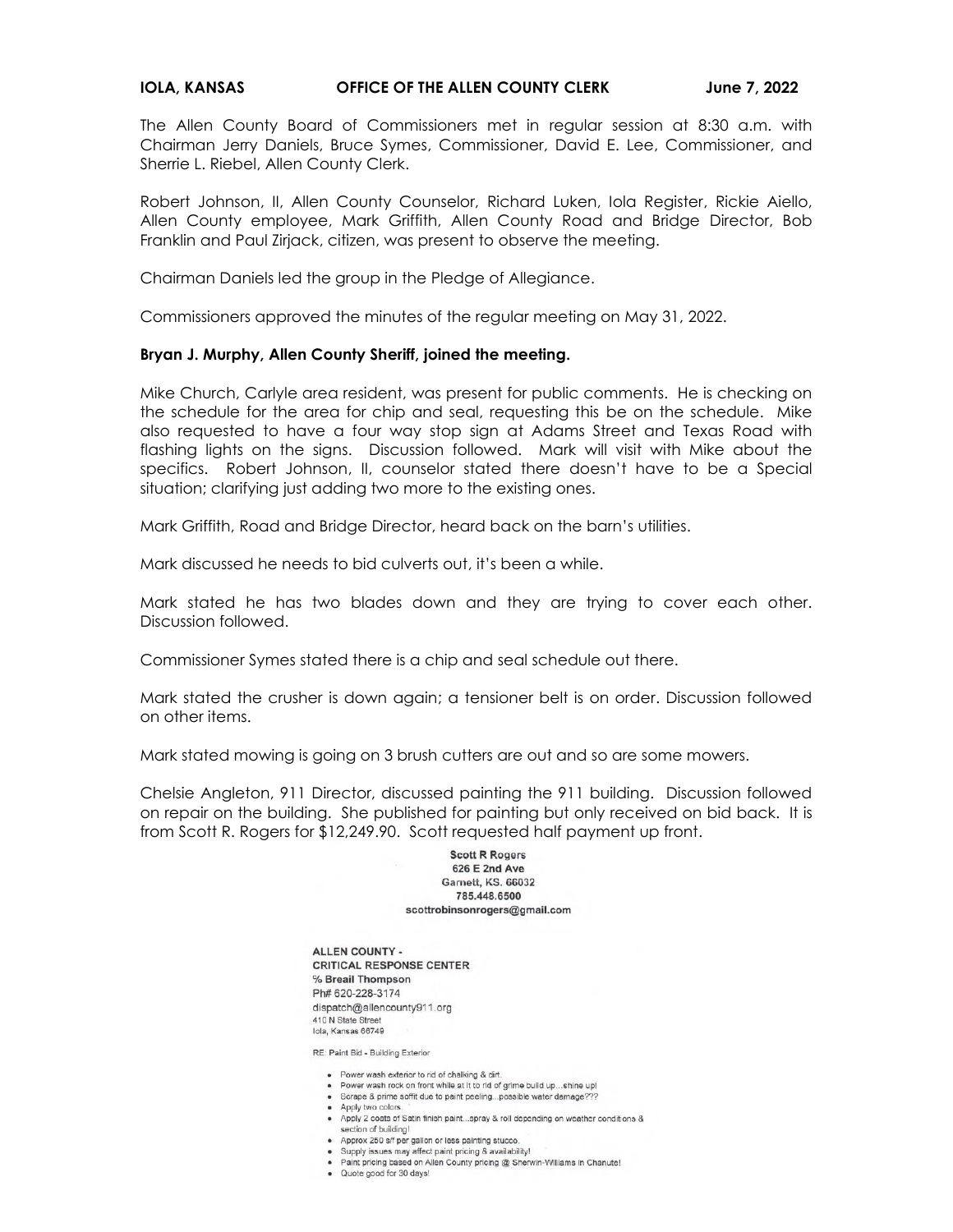Power Washer Rental \$180.00 (3 days)

Per Washer Gas \$80.00

Primer Soffit \$260.00 approx (8g @ \$32.00 per)

Paint \$2,629.90 approx (70g @ \$37.57 per/g)

Misc. Supplies \$200.00 approx (rollers, caulking if needed, misc)

Labor \$8,900.00 (1/2 up front, 1/2 @ finish)

## **TOTAL \$12,249.90**

Thank you, Scott Rogers & Richard Stahl

Submitted June 2nd, 2022

Discussion followed. Commissioner Symes moved to approve the bid for \$12, 249.90 from Scott Rogers. Commissioner Lee seconded; motion passed 3-0-0.

Chelsie stated they still have one opening but they are doing good. The one position is

Sherrie's info…

Sherrie discussed Southeast Kansas Area Agency on Aging fund request.

Commissioner Symes requested entities and department heads come justify their budgets. Discussion followed.

Sherrie discussed General Transportation.

Commissioners discussed getting an update from Iola EMS.

Ron Holman, Allen County House and Grounds Director, contacted four people for bids to install a handicap ramp at the Southwind Extension building. He contacted Ryan Sigg, Rock Creek, received no reply; Danny Ware, Superior Builders, did not show up, J & J Contractors stated it would be next March before they could get to it; and Lickteig Construction Inc bid \$1,954.65 to tear out and replace walkway for ADA compliance.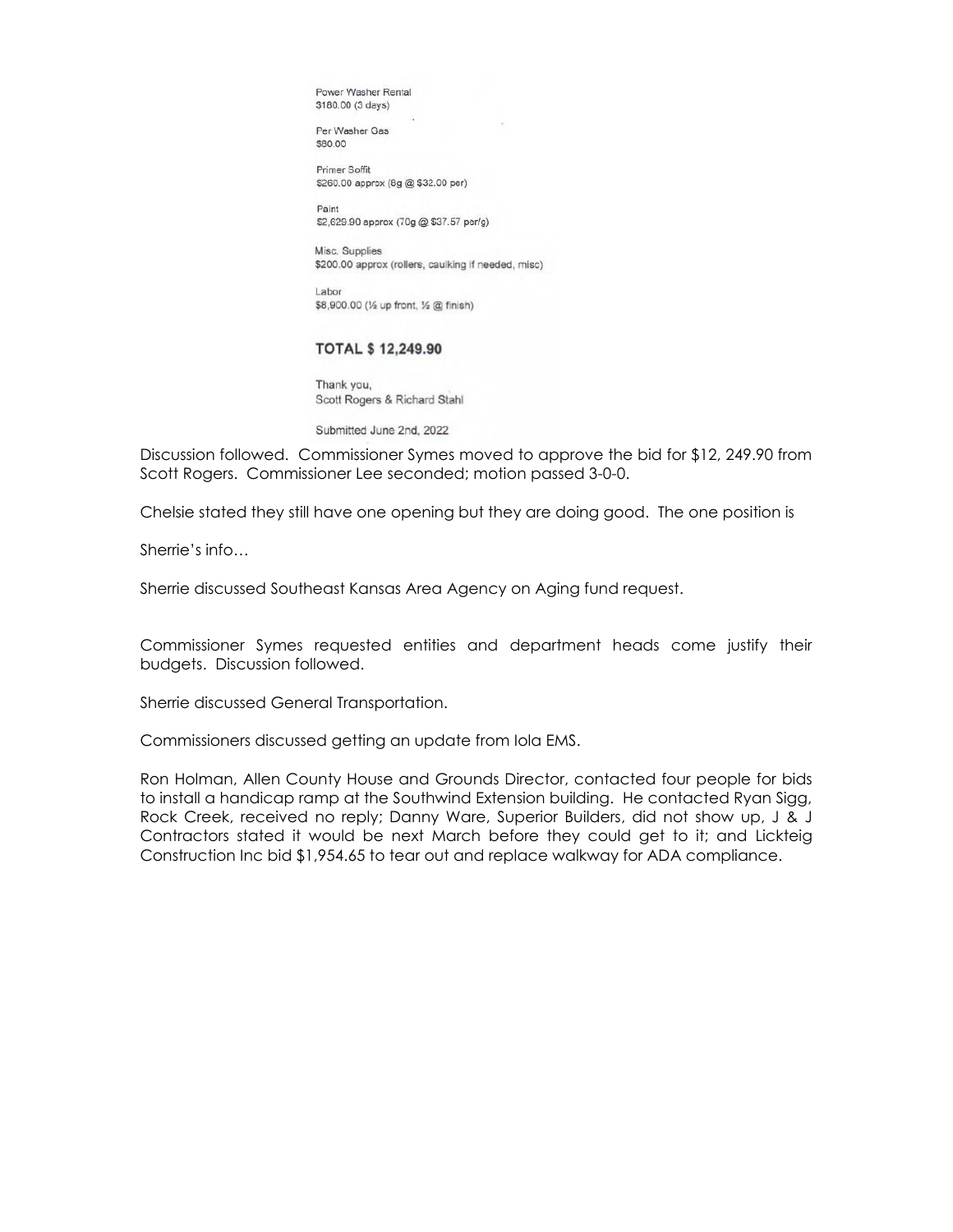## LICKTEIG CONST INC 21678 NW 1700 Rd **Garnett, KS 66032** 785.448.5964

Allen County House & Ground Director Ron Holman 1 N Washington lola, KS 66749 Phone: 620.228.2676

RE: K-State Extension Office 1006 N State St Walk replacement

We hereby propose to furnish the materials and perform the labor necessary for the completion of work outlined below according to on-site inspection.

1. 131 Sq Ft - Tear Out & Replacement Walkway for ADA compliance

The above work will be completed for the sum of (\$1954.65) NINETEEN HUNDRED FIFTY - FOUR and 65/100ths Dollars

Respectfully Submitted

LICKTEIG CONST INC MAY 24, 2022

This bid proposal may be withdrawn if not executed in 30 Days.

Bid price subject to change due to job site location creating a need for pump truck charges, tele-belt for rock fill, plan changes, additional concrete, winter weather service, excessive natural rock, materials price increases, and other extras not shown on plan. Winter service charges are incurred November 1 through March 31.

Discussion followed. Robert Johnson, II, will visit about contract and cost with Krista Harding. Chairman Daniels stated the county owns the building for ADA compliance. Commissioners tabled

Commission Symes moved to go into executive session for 10 minutes for Attorney Client, Commissioner Lee seconded; motion passed 3-0-0. The time is now 9:25 a.m. Those present will be Commissioners, and Robert E. Johnson, II, Allen County Counselor. Commissioners reconvened at 9:35 a.m. No action taken.

Chairman Daniels moved to appoint Commissioner Lee as Vice Chairman. Commissioner Symes seconded; motion passed 3-0-0.

Chairman Daniels moved to appoint Paul Zirjack to serve as Public Building Commission. Commissioner Lee seconded; motion passed 3-0-0.

Bryan J. Murphy, Allen County Sheriff, discussed security buttons. Discussion followed.

Commissioner Lee asked on behalf of Judge Creitz what commissioners were thinking towards a new security court area. Discussion followed on what all needs to happen to work toward this.

Commissioner Lee stated Judge Creitz reported the 31<sup>st</sup> Judicial District has two more judges coming in. Discussion followed to keep moving forward on the planning but it will eventually go to the voters for final. Judge and Robert Johnson, II, will get things moving. Counselor Johnson stated he would start with general contractor or Construction manager whichever allows the most input.

Commissioners reviewed the following documents:

Commissioners approved the following documents: